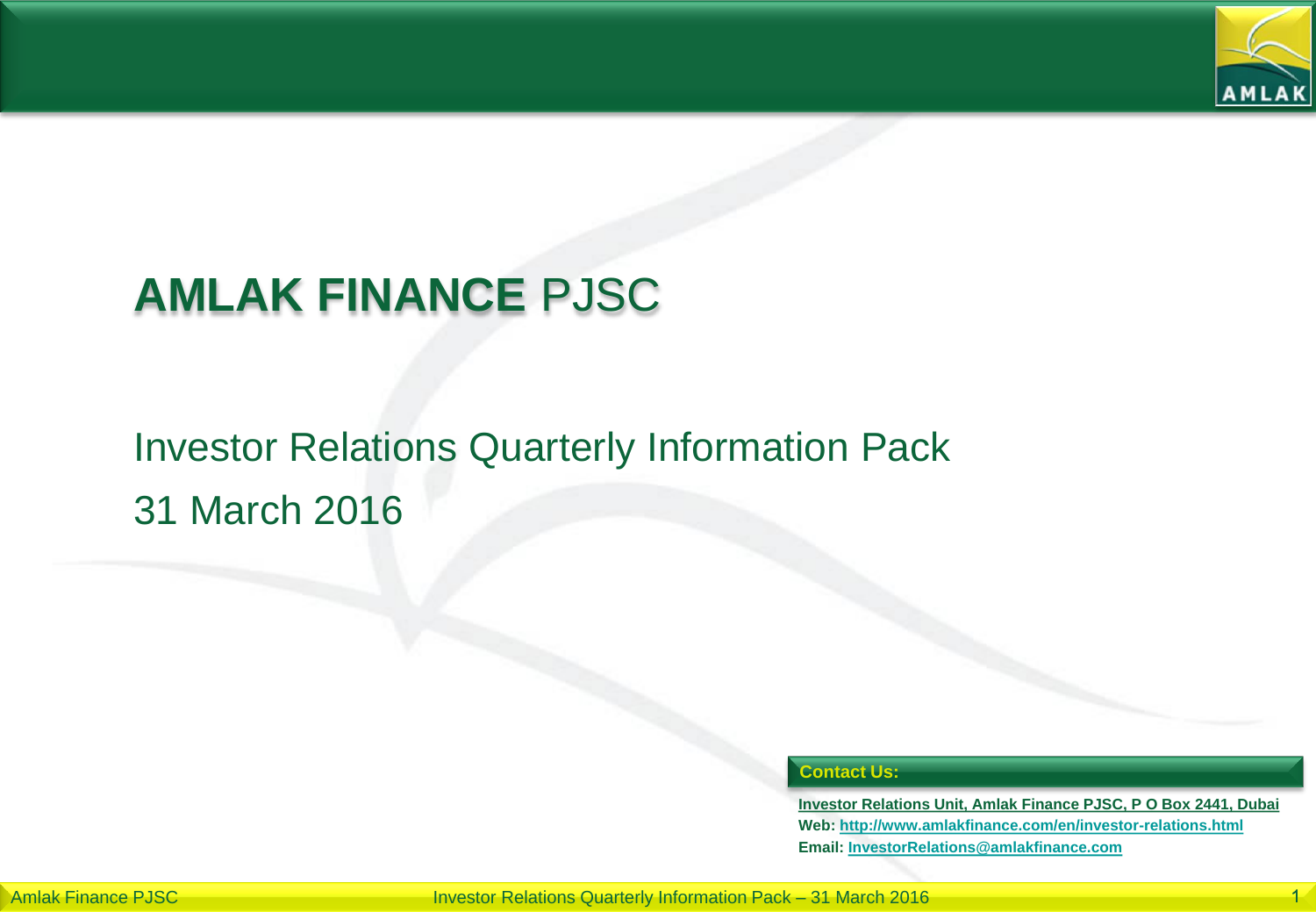

*The information set out in this presentation is being made available to recipients for information purposes only. It does not constitute, nor is it intended to be an offer to sell, or an invitation to subscribe for, or purchase, any securities in the Company. Neither this presentation nor anything in it shall form the basis of any contract or commitment.* 

*This presentation may contain forward looking statements including statements regarding our intent, belief or current expectations with respect to Company's businesses and operations, market conditions, results of operation and financial condition, capital adequacy, specific provisions and risk management practices. Readers are cautioned not to place undue reliance on these forward looking statements.*

*The information contained herein has been prepared to assist the Recipients in making their own evaluation on the Company and does not purport to contain all information that they may desire. In all cases, the Recipients should conduct their own investigation and analysis of the Company, its business, prospects, results of operations and financial condition as well as any other information the Recipients may deem relevant to their decision making.*

*The Presentation is at the date hereof. Neither the delivery of this Presentation nor any further discussions in relation to the Company or the contemplated issue of shares with any of the Recipients shall, under any circumstances, create any implication that there has been no change in the affairs of the Company since the date of this Presentation.*

*Without the express prior written consent of the Company, the Presentation and any information contained within it may not be (i) reproduced (in whole or in part), (ii) copied at any time, (iii) used for any purpose other than your evaluation of the Company.*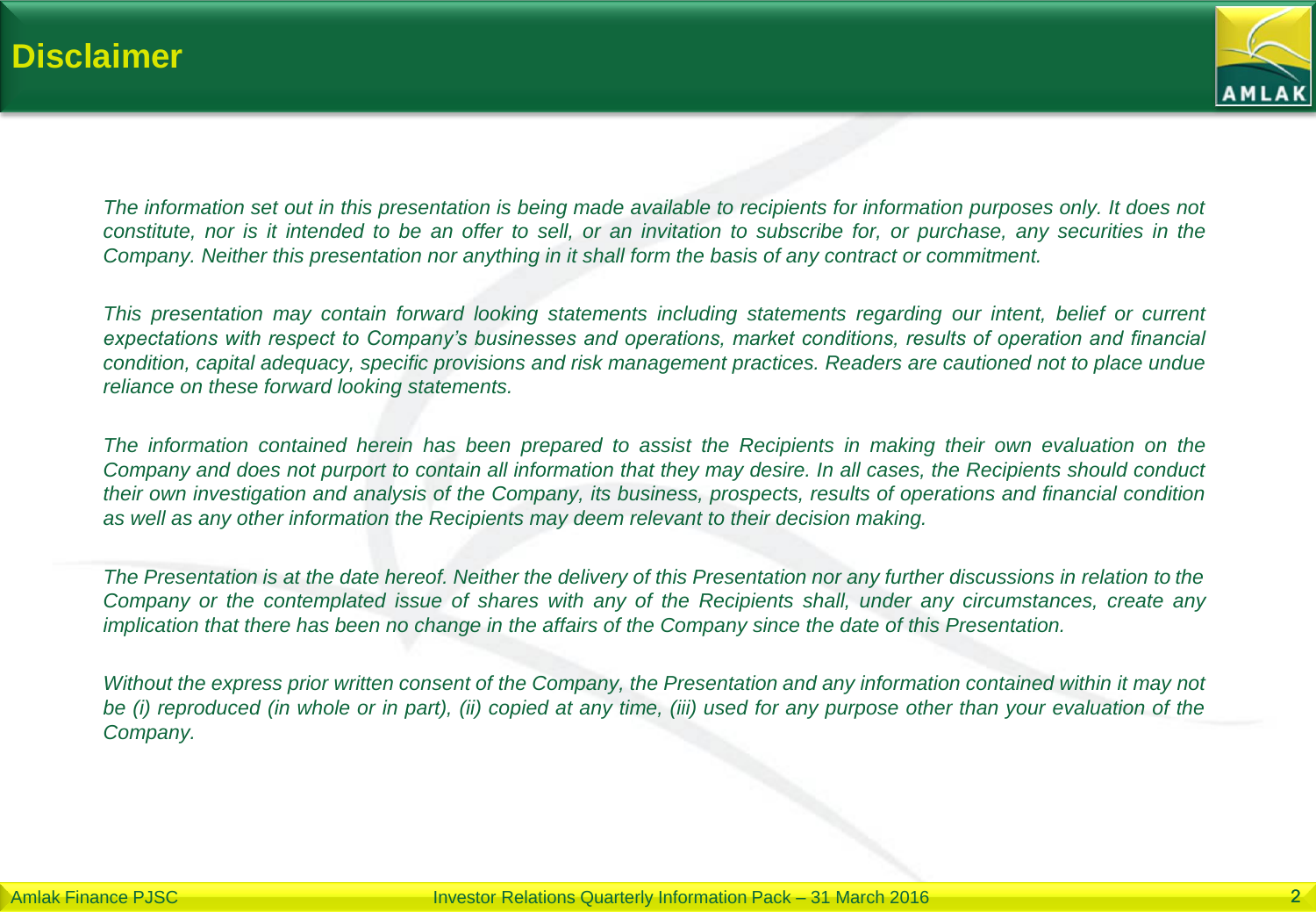



# **Sections**

**Q FINANCIAL HIGHLIGHTS** 

**Q STRATEGY** 

**Q AMLAK AT A GLANCE** 

**Q STOCK INFORMATION**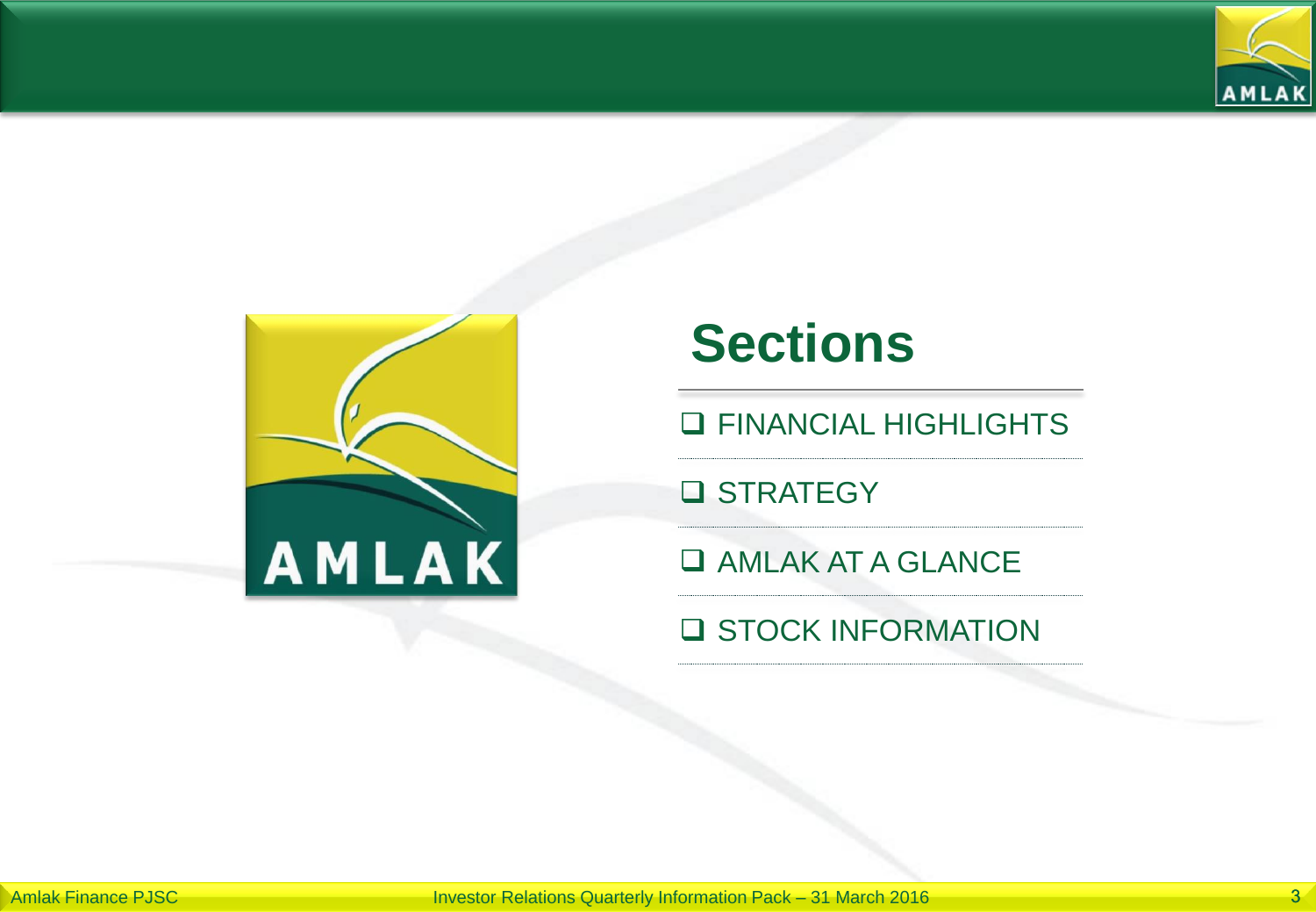

## **FINANCIAL HIGHLIGHTS**

Amlak Finance PJSC **Investor Relations Quarterly Information Pack – 31 March 2016**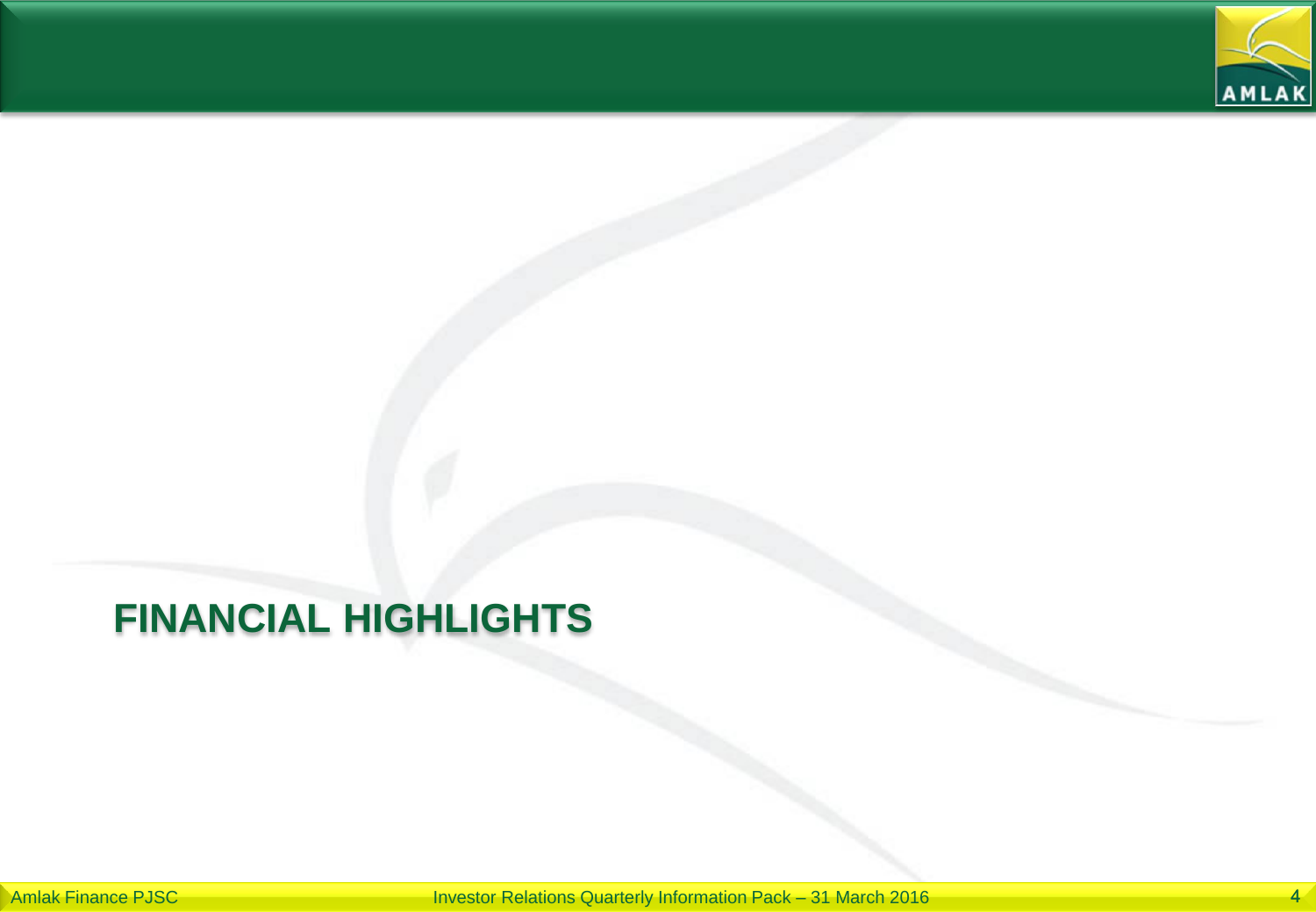

|                                                                  | Q1 2016 | Q1 2015 |         | Q4 2015        | Q3 2015        | Q2 2015 | Q1 2015 |
|------------------------------------------------------------------|---------|---------|---------|----------------|----------------|---------|---------|
| <b>Description</b>                                               | AED (M) |         | AED (M) |                |                |         |         |
| Income from financing and Investing assets                       | 59      | 81      |         | 75             | 74             | 67      | 81      |
| Rental Income                                                    | 13      | 11      |         | 13             | 12             | 10      | 11      |
| Fair value loss on investment properties                         |         |         |         | 67             |                |         |         |
| Share of results of associate                                    | 6       | 6       |         | $\overline{7}$ | $\overline{7}$ | 5       | 6       |
| Sale of real estate                                              | 280     |         |         | 30             | 23             | 21      |         |
| Other Income                                                     | 4       | 7       |         | 6              | $\overline{7}$ | 13      |         |
| <b>Total Income</b>                                              | 362     | 105     |         | 131            | 123            | 116     | 105     |
| Impairment (reversals)                                           | (32)    | (28)    |         | (27)           | 17             | (24)    | (28)    |
| <b>Operating Expenses*</b>                                       | (175)   | (35)    |         | (70)           | (49)           | (46)    | (35)    |
| Profit / (loss) before distribution to<br>financiers / investors | 155     | 42      |         | 101            | 91             | 46      | 42      |
| Distribution to financiers / investors                           | (32)    | (36)    |         | (34)           | (34)           | (37)    | (36)    |
| Profit / (loss) for the period                                   | 123     | 6       |         | 67             | 57             | 9       | 6       |

□ Revenue and Group profit improved further in Q1-2016.

 Rental Income improved given higher number of foreclosed units available for rental with a fall on other income from investment deposits.

□ Share of Results from Associates held steady in Q1-2016.

Operating expenses includes cost of sales (AED 130M) and operating costs (AED15M) related to the Nad Al Hamar Land Project.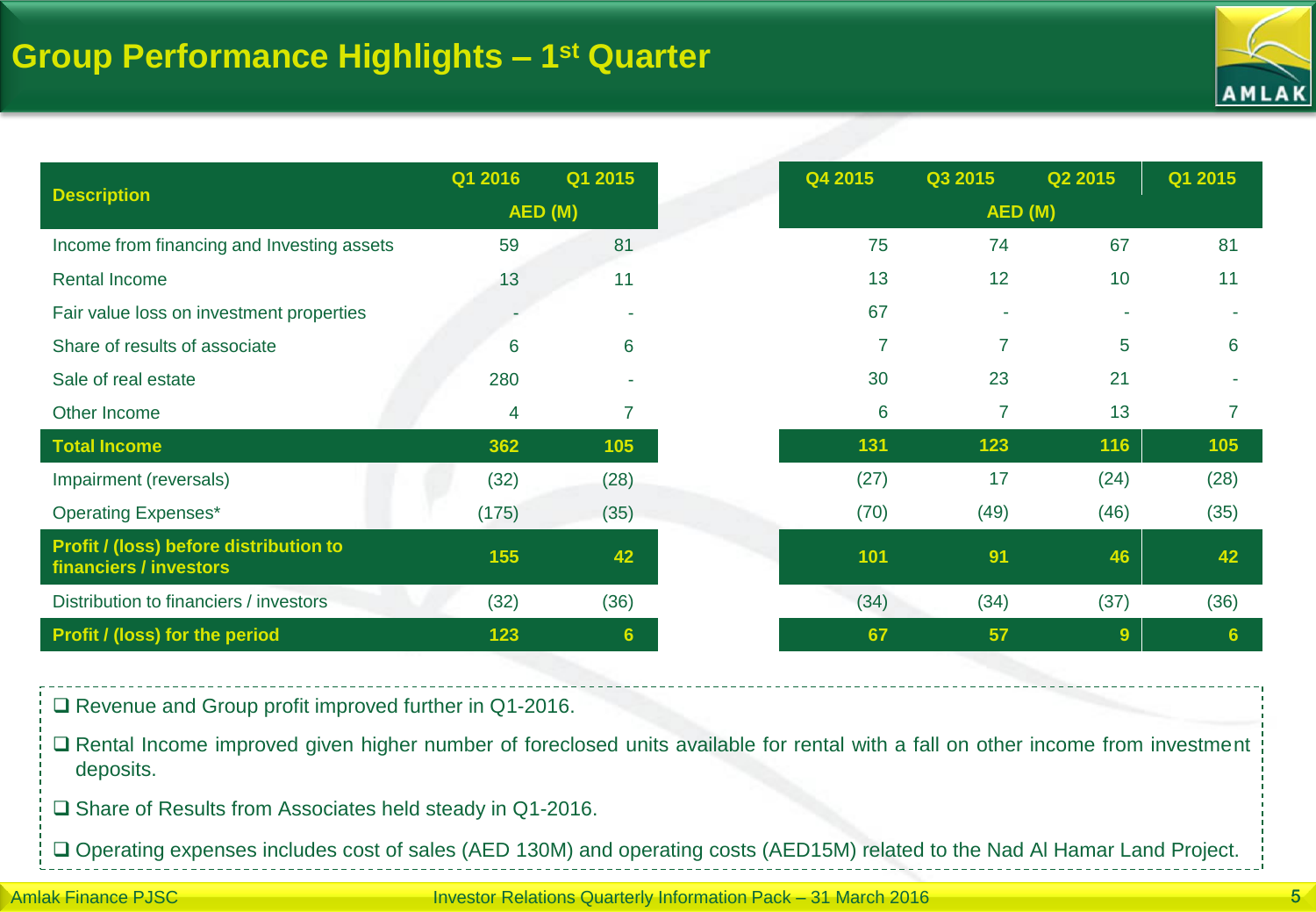### **Group Income Statement YTD Comparative Analysis**



#### **AED in Million**



- □ Total revenue rose by 245% to AED 362M as compared to last year. This is due to income recognized in Q1 2016 from sale of real estate assets (Nad Al Hamar).
- □ Revenue from Financing Activity is AED 59M in Q1 2016, representing a 27% fall from the same period last year in view of lower financing (mortgage) book following customer repayments.
- $\Box$  Steady rise in rental income with slight increase in rental prices and further foreclosed units becoming available for rent.
- □ Operating expenses net of operating costs relating to Nad Al Hamar have reduced amounting to AED30M given robust cost management and savings in the quarter.
- $\Box$  Profit distributable to financiers improved by 11%, falling to AED 32M due to repayments of the Financiers Facilities.
- □ Net profit rose to AED123M in Q1 2016. This was due to income generated from the partial sale of land projects.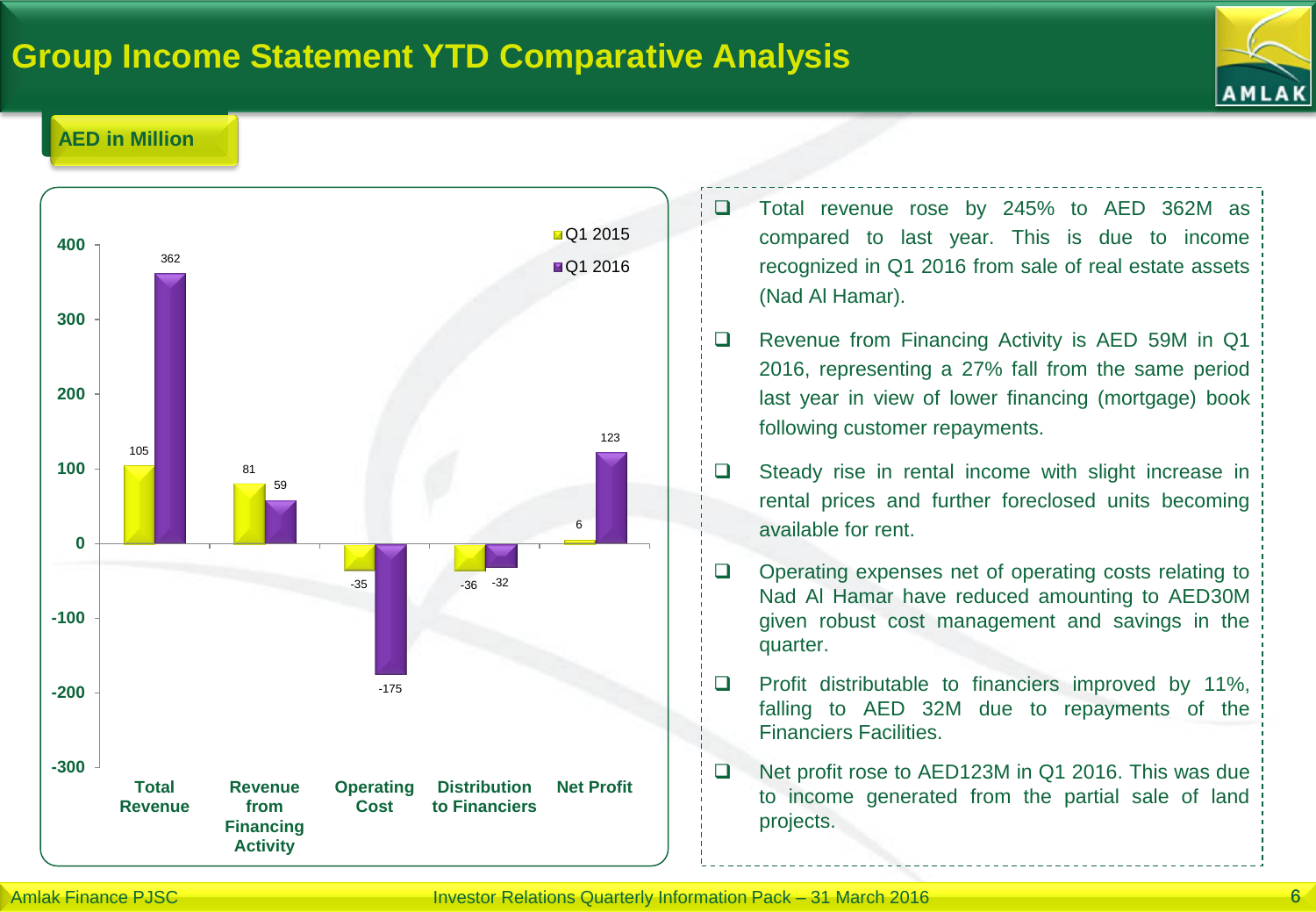### **Group Performance – Quarterly Trends**



### **AED in Million**









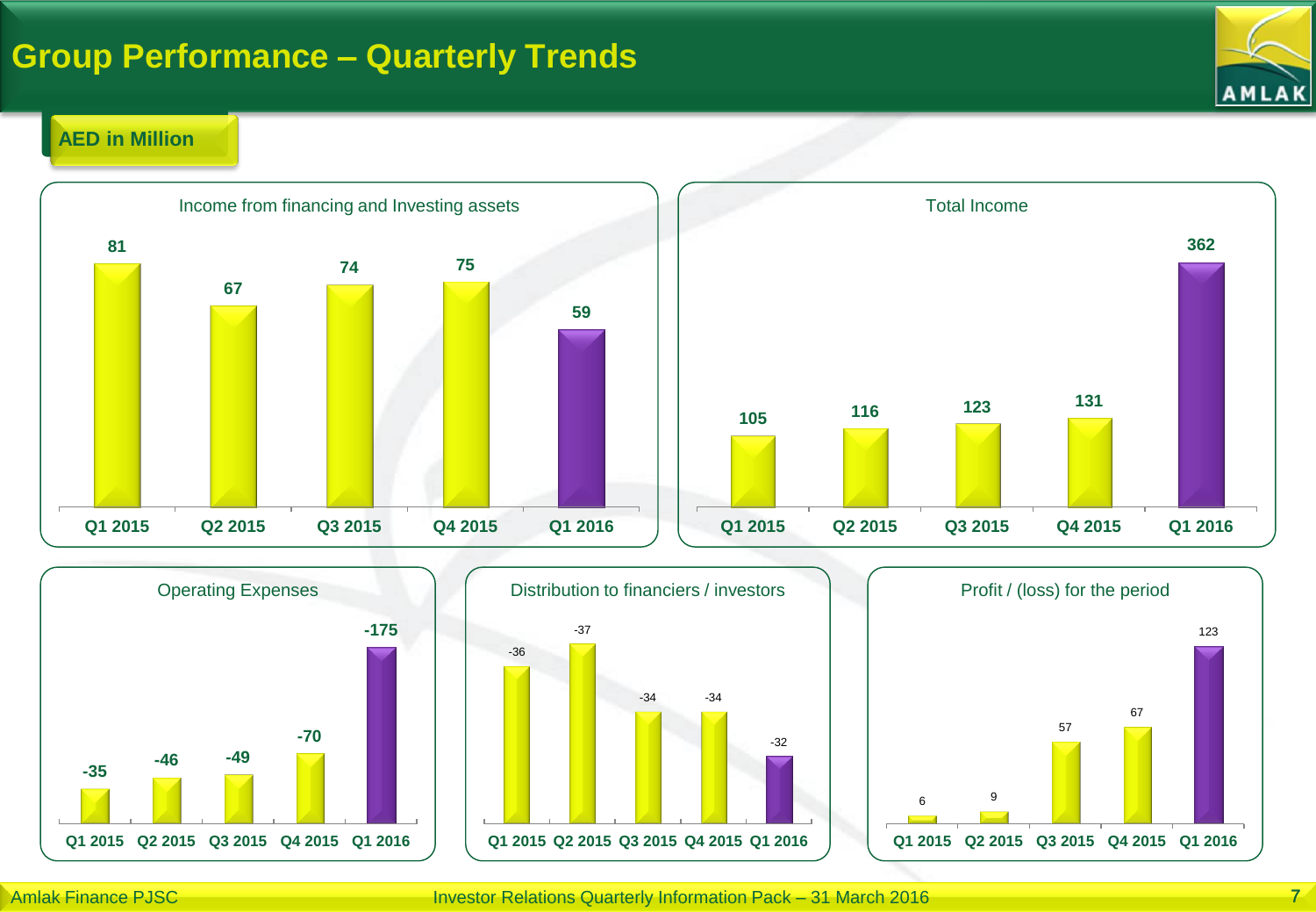

|                                                   |           |           |           |           | <b>Year 2015</b> |           |
|---------------------------------------------------|-----------|-----------|-----------|-----------|------------------|-----------|
| <b>Description</b>                                | 31-Mar-16 | 31-Dec-15 | 31-Dec-15 | 30-Sep-15 | 30-Jun-15        | 31-Mar-15 |
|                                                   | AED (M)   |           |           |           | AED (M)          |           |
| Cash and balances with banks                      | 667       | 606       | 606       | 405       | 1,184            | 685       |
| Islamic financing and investing assets            | 3,299     | 3,460     | 3,460     | 3,697     | 3,667            | 4,096     |
| Available-for-sale investments                    | 9         | 26        | 26        | 24        | 24               | 24        |
| <b>Real Estate Assets</b>                         | 2,282     | 2,411     | 2,411     | 2,243     | 2,228            | 2,155     |
| <b>Investment in Associate</b>                    | 288       | 282       | 282       | 274       | 268              | 274       |
| <b>Other Assets</b>                               | 212       | 103       | 103       | 78        | 314              | 84        |
| <b>Total Assets</b>                               | 6,757     | 6,888     | 6,888     | 6,721     | 7,685            | 7,318     |
| Investment deposits                               | 4,735     | 4,845     | 4,845     | 4,813     | 5,350            | 5,299     |
| Other liabilities (incl non-controlling interest) | 354       | 456       | 456       | 388       | 654              | 339       |
| Equity                                            | 1,668     | 1,587     | 1,587     | 1,520     | 1,681            | 1,680     |
| <b>Total Equity &amp; Liabilities</b>             | 6,757     | 6,888     | 6,888     | 6,721     | 7,685            | 7,318     |

□ Total balance sheet remains steady with Total Assets dropping by 2% in Q1 2016.

- □ Real Estate Assets declined by 5% due to sale of Nad Al Hamar land plots.
- Investment Deposits decreased 2.2% due to payments to financiers.
- □ Total Equity & Liabilities decreased by 2% in Q1 2016.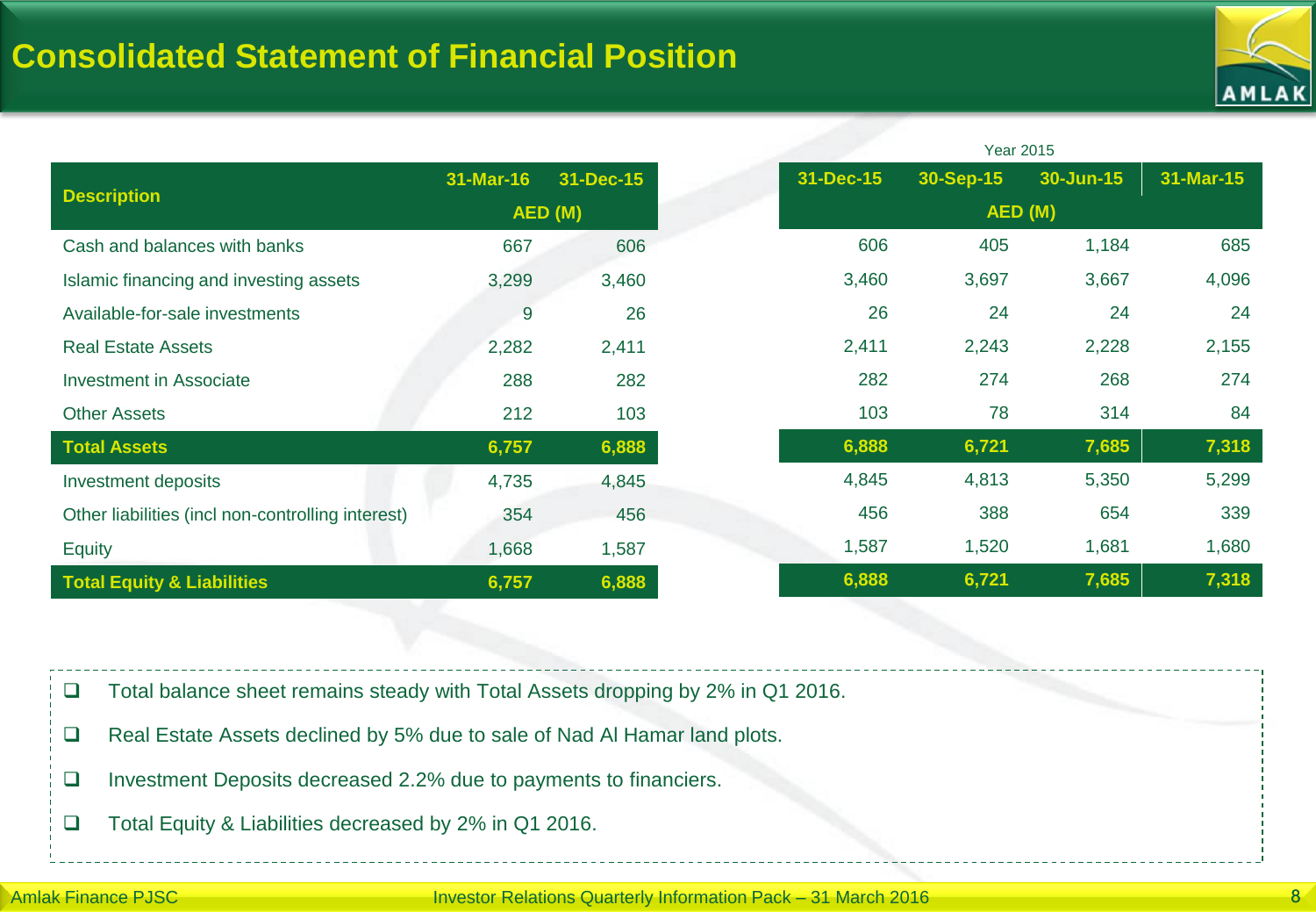### **Financial Position – Quarterly Trends**



#### **AED in Million**











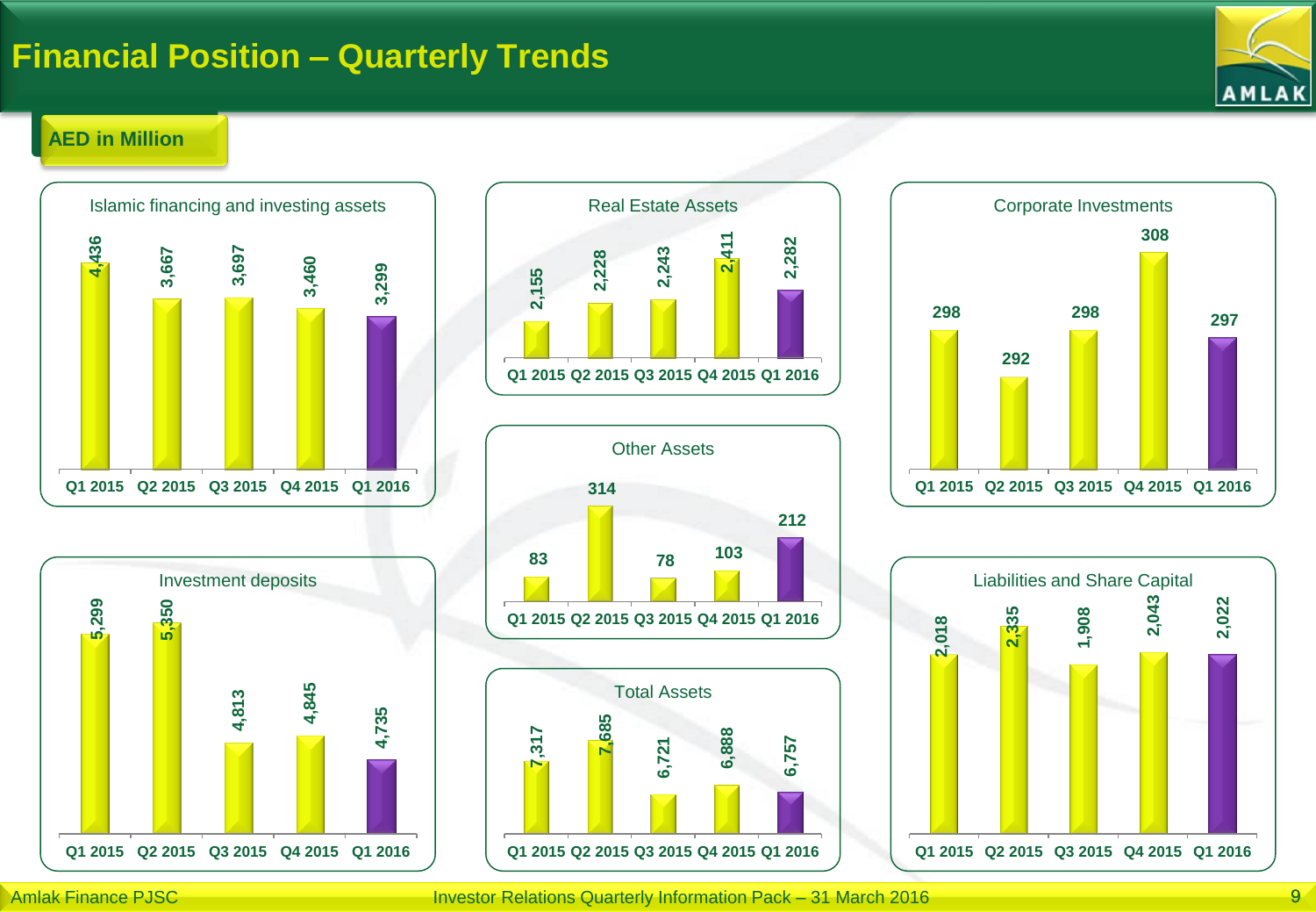

## **STRATEGY**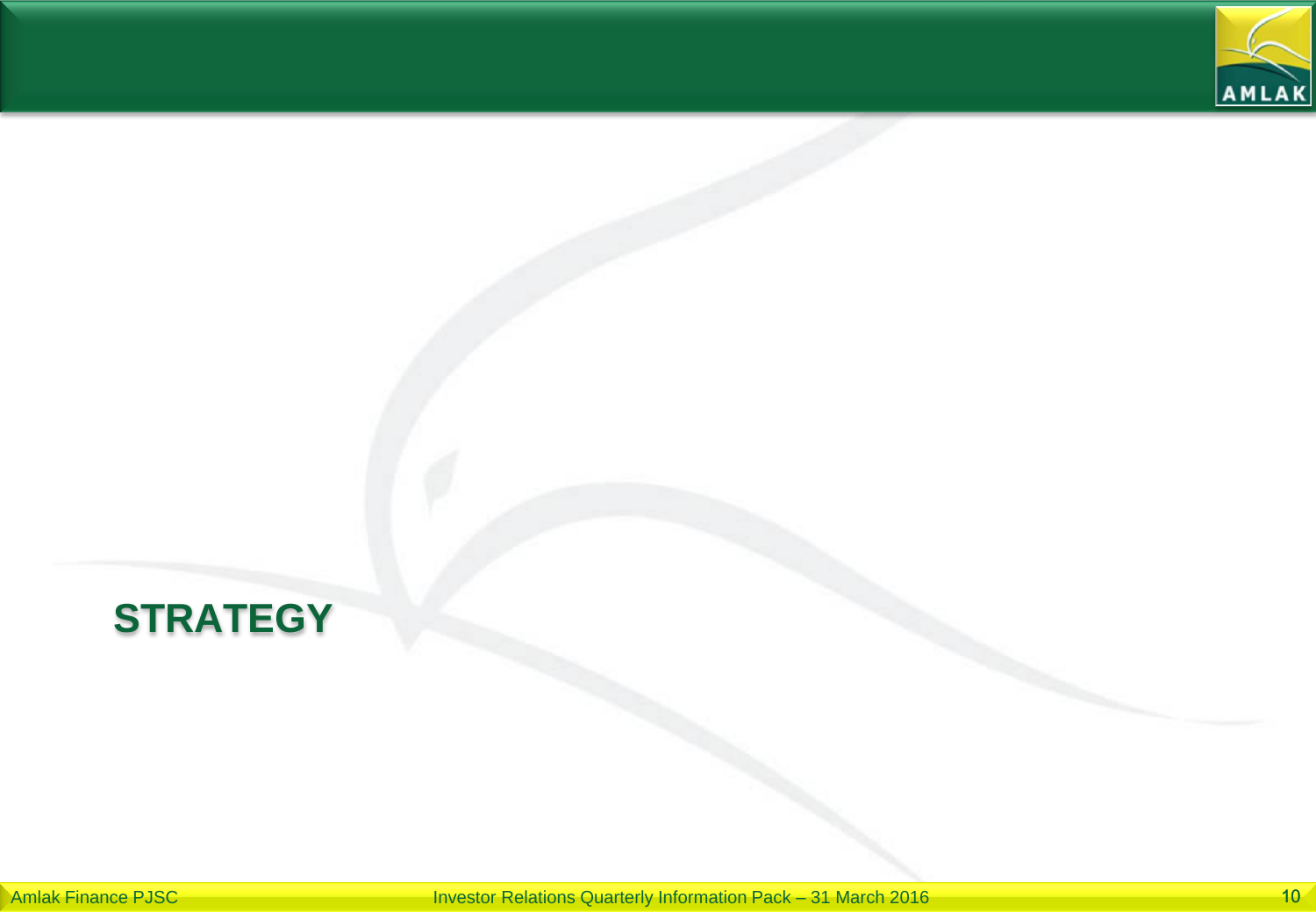## **Amlak's Strategic Direction**



| $2016 +$                                     | Amlak pursues a strategy of sustainable growth, customer centricity and<br>operational excellence, underpinned by prudence and corporate governance and<br>responsibility:                                                                                                                                                                                                                                                                                                                                             |
|----------------------------------------------|------------------------------------------------------------------------------------------------------------------------------------------------------------------------------------------------------------------------------------------------------------------------------------------------------------------------------------------------------------------------------------------------------------------------------------------------------------------------------------------------------------------------|
| <b>Growth</b>                                | $\Box$ As a specialized real estate finance provider in the region, sustainable growth has been placed at<br>the root of the corporate strategy. Key focus will be on developer finance and retail mortgage<br>sectors for growth in core revenue streams. Amlak also pursues creating long term value from its<br>real estate portfolio by considering development of land parcels in conjunction with suitable partners<br>in an effort to better and faster fulfill its restructuring commitment to its financiers. |
| <b>Funding</b>                               | Optimum and sustainable long-term funding will remain as a critical focus for the organization which<br>will underpin its balance sheet and profitability growth strategy. A number of innovative funding<br>options are being explored which allows Amlak to free capital and place itself as one of the leading<br>real estate finance originators in the UAE.                                                                                                                                                       |
| <b>Value</b><br><b>Propositions</b>          | Differentiated, innovative products in the retail mortgage landscape based on customer needs are<br>$\Box$<br>the focus of the organization in 2016 and beyond. Key target segments will be resident and non-<br>resident in addition to commercial financing.                                                                                                                                                                                                                                                         |
| <b>Organizational</b><br><b>Capabilities</b> | Improving customer service delivery through technology, targeted product development, robust risk<br>$\Box$<br>management, progressive staff development and talent management as well as boosting corporate<br>brand will be the other main strategic priorities.                                                                                                                                                                                                                                                     |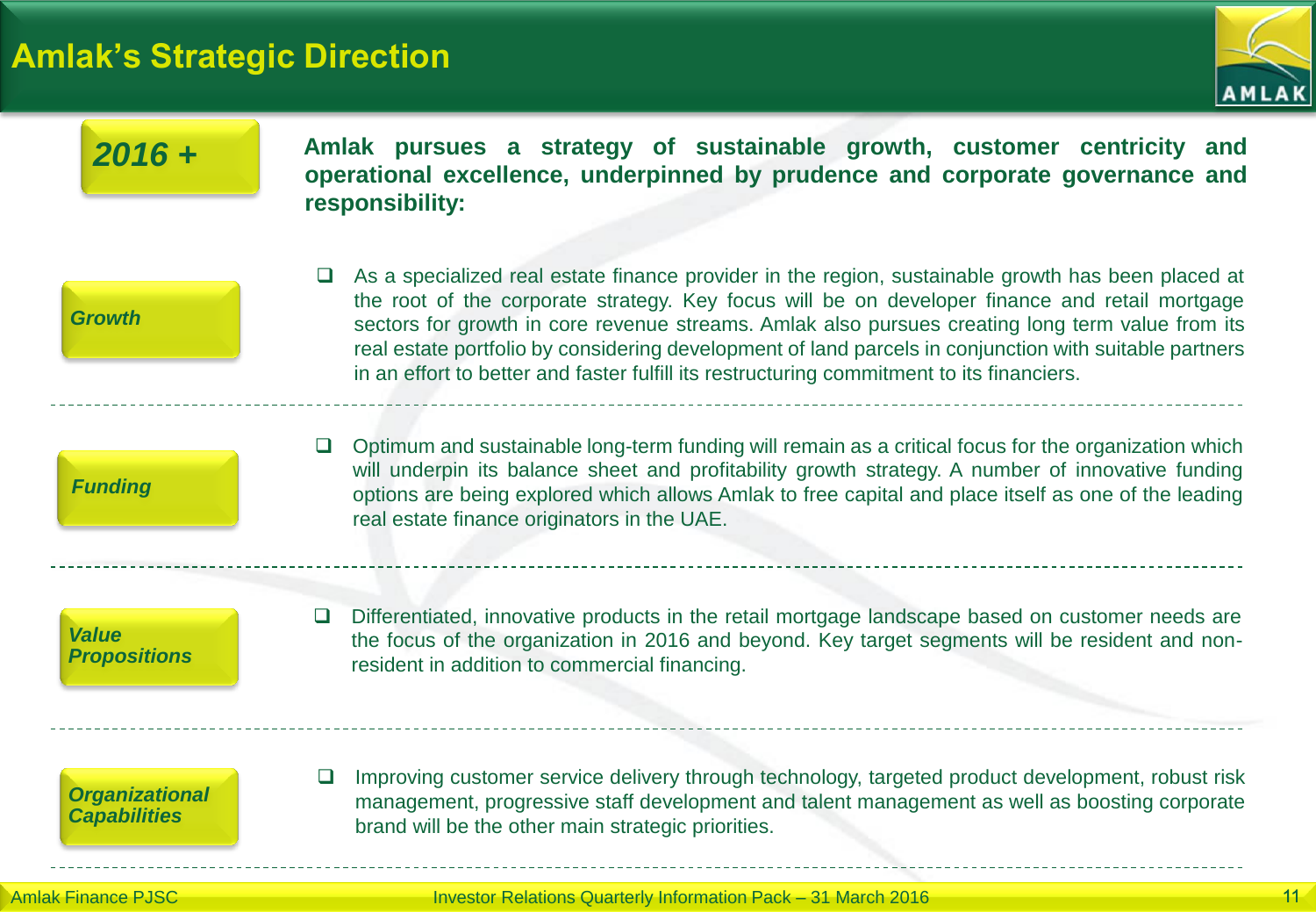**2016 Priorities**



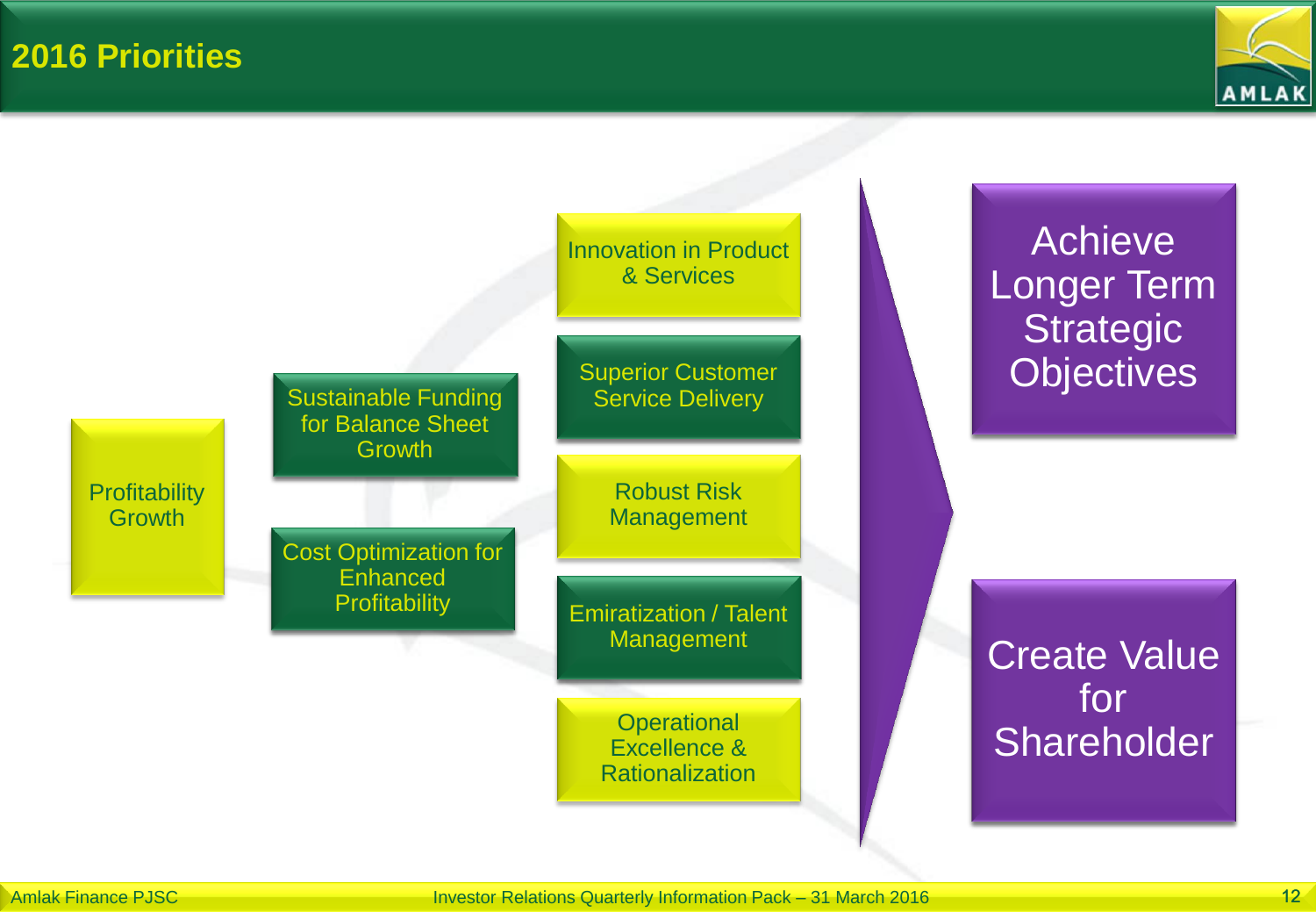

## **AMLAK AT A GLANCE**

Amlak Finance PJSC **Investor Relations Quarterly Information Pack – 31 March 2016** 13 March 2016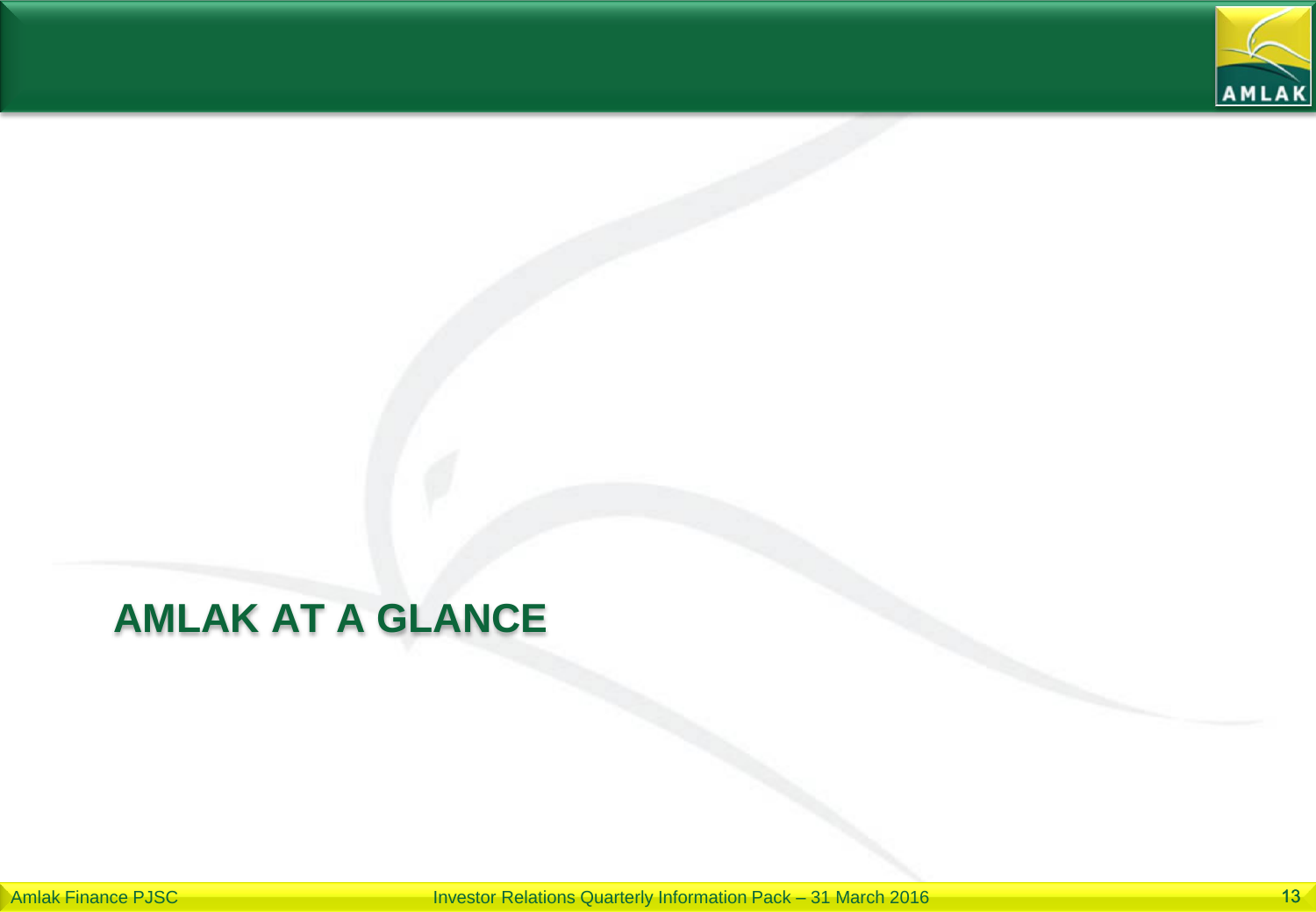

Amlak Finance was established in 2000 as a leading specialized real estate financier under the regulation of UAE Central Bank.

Amlak became a listed company in 2004 on the Dubai Financial Market (DFM) under the regulation of Securities and Commodities Authority (SCA) and UAE Central Bank.

Amlak became a Sharia Compliant Finance Company in 2004.

Amlak operates in UAE and Egypt with affiliation in Saudi Arabia.

In the UAE, Amlak's focus is on Dubai property market, in both freehold and leasehold areas.

Amlak provides innovative, Shari'a-compliant property financing products and solutions for end-users and investors for both ready and off-plan/under-construction properties.

*To learn more about Amlak Finance, please visit our website: [http://www.amlakfinance.com](http://www.amlakfinance.com/)*

Amlak Finance PJSC **International Investor Relations Quarterly Information Pack – 31 March 2016** 14 March 2016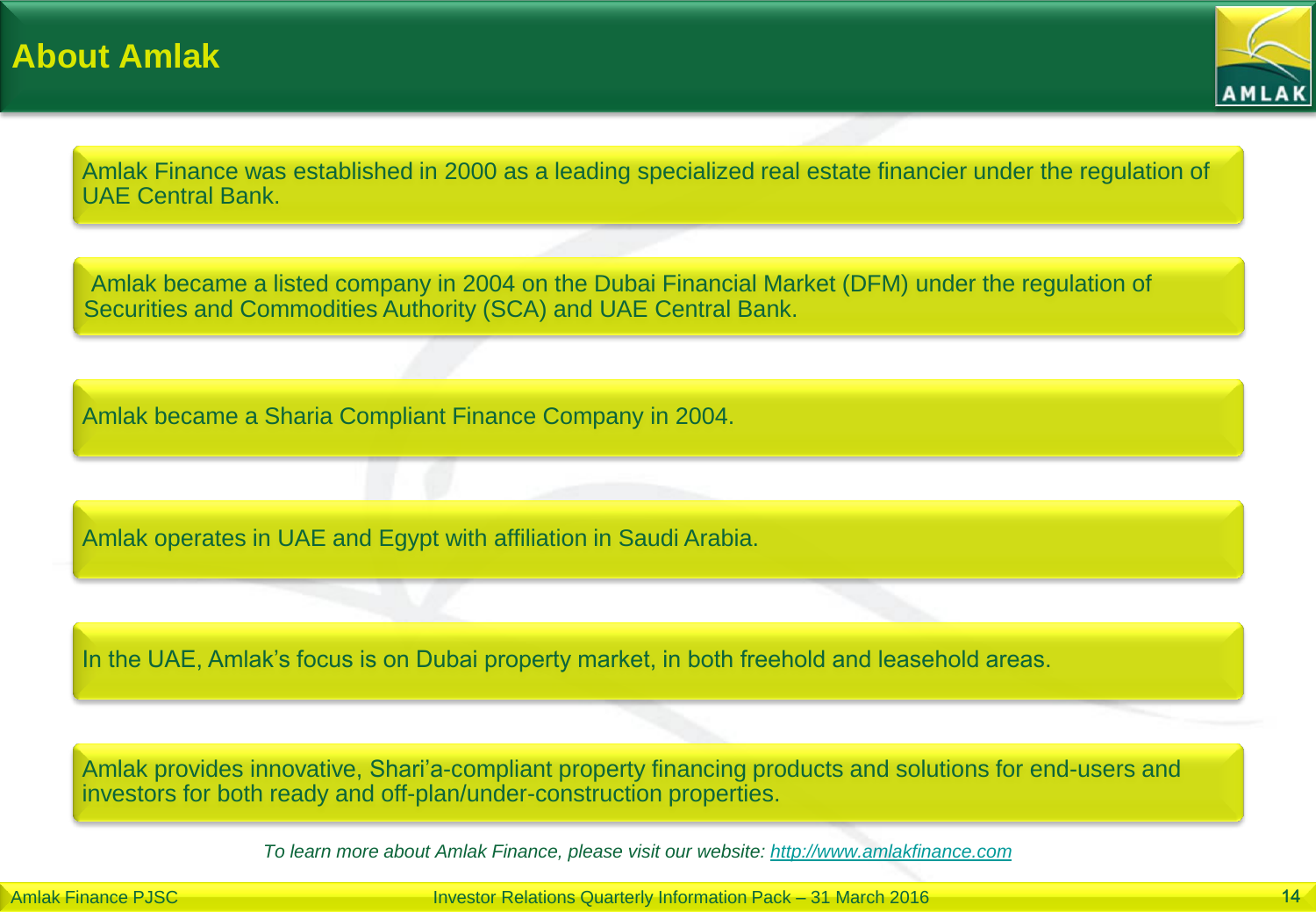

*"To be the specialized and customer centric real estate financing institution in the UAE"*

### **Our Vision Our Mission**

*"To provide niche financial solutions, customized to fit our customers' needs while maximizing shareholders' value and nurturing our employees"*

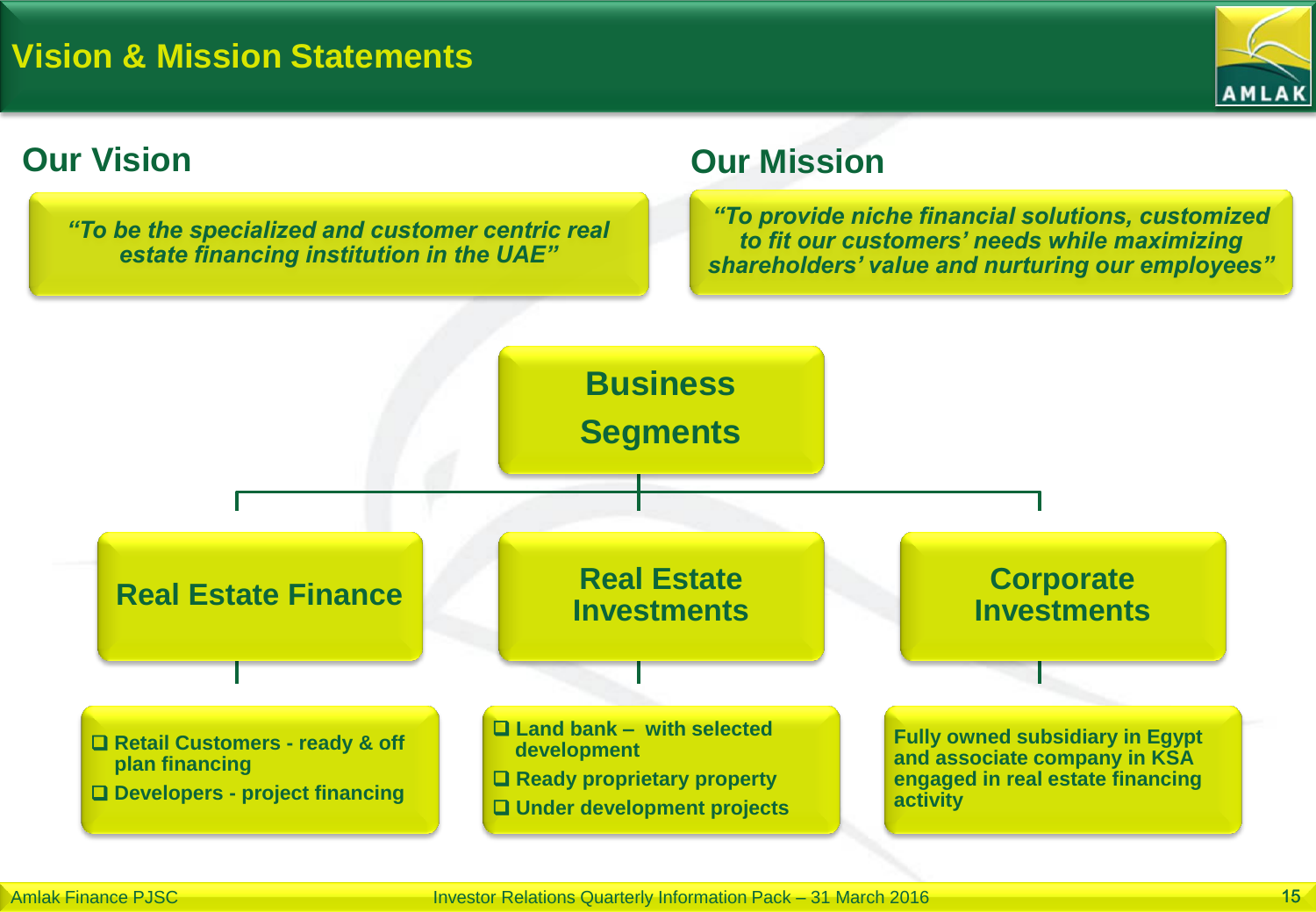### **Organization Structure**



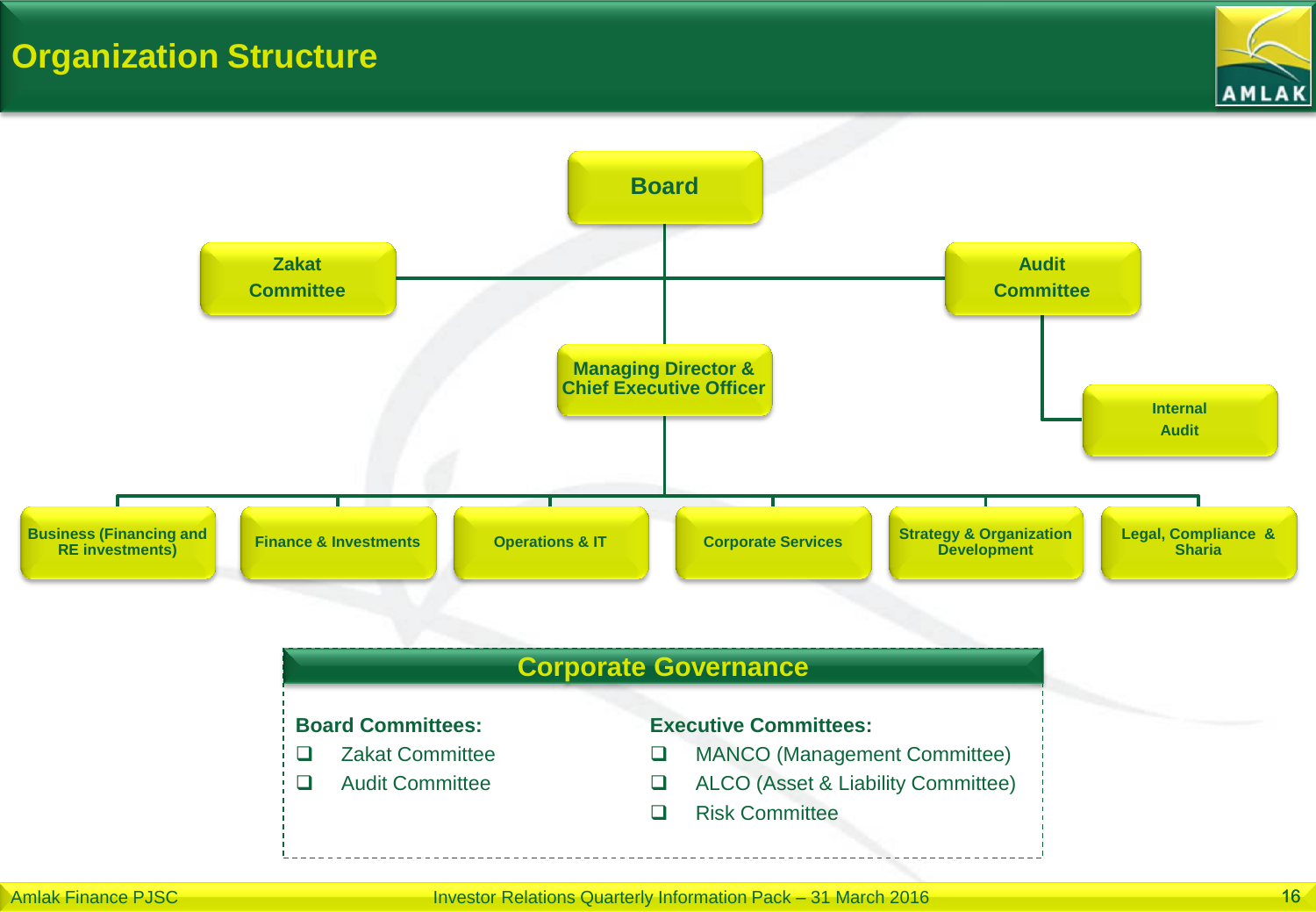### **Key Products and Services**



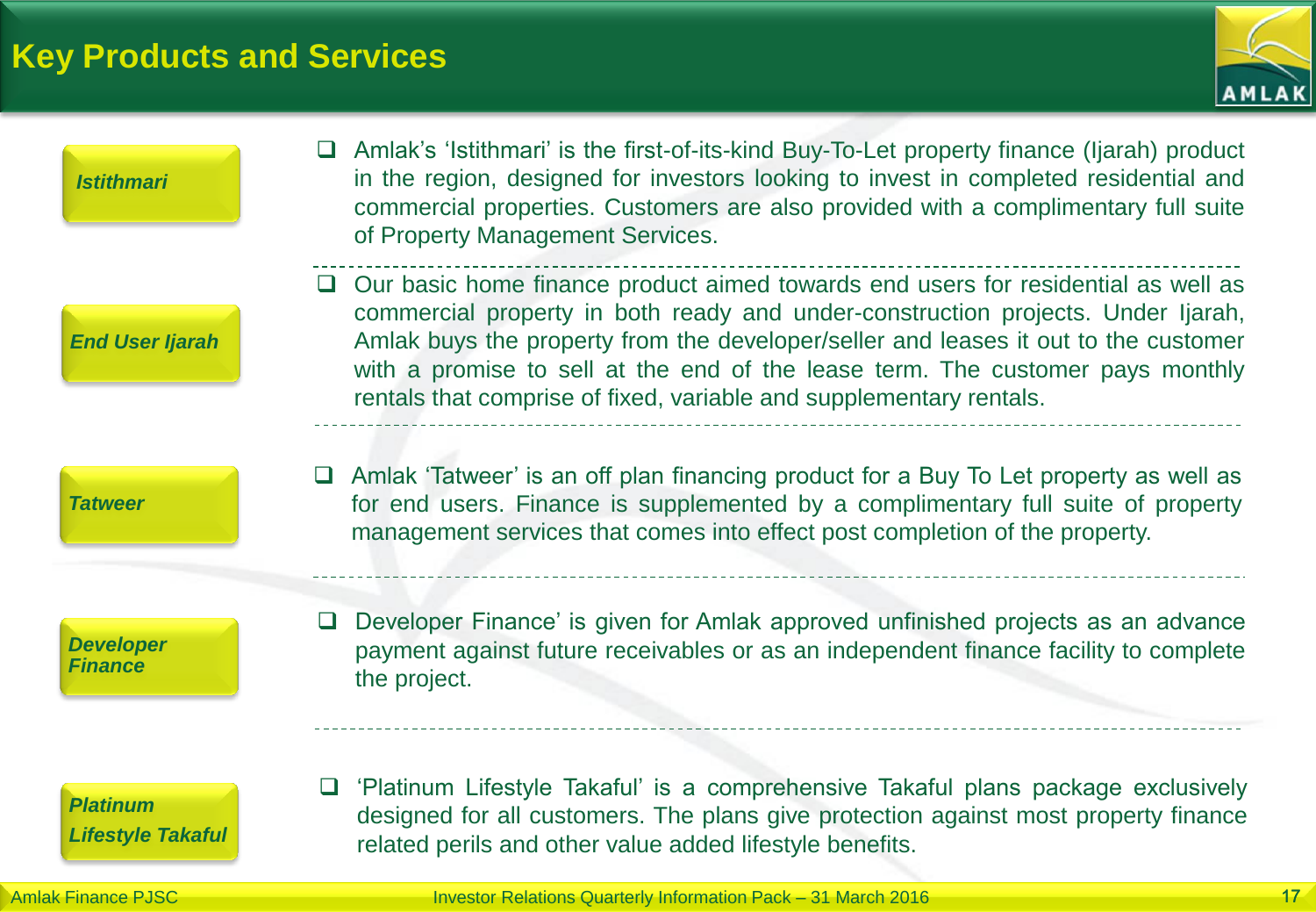

## **STOCK INFORMATION**

Amlak Finance PJSC **Investor Relations Quarterly Information Pack – 31 March 2016** 18